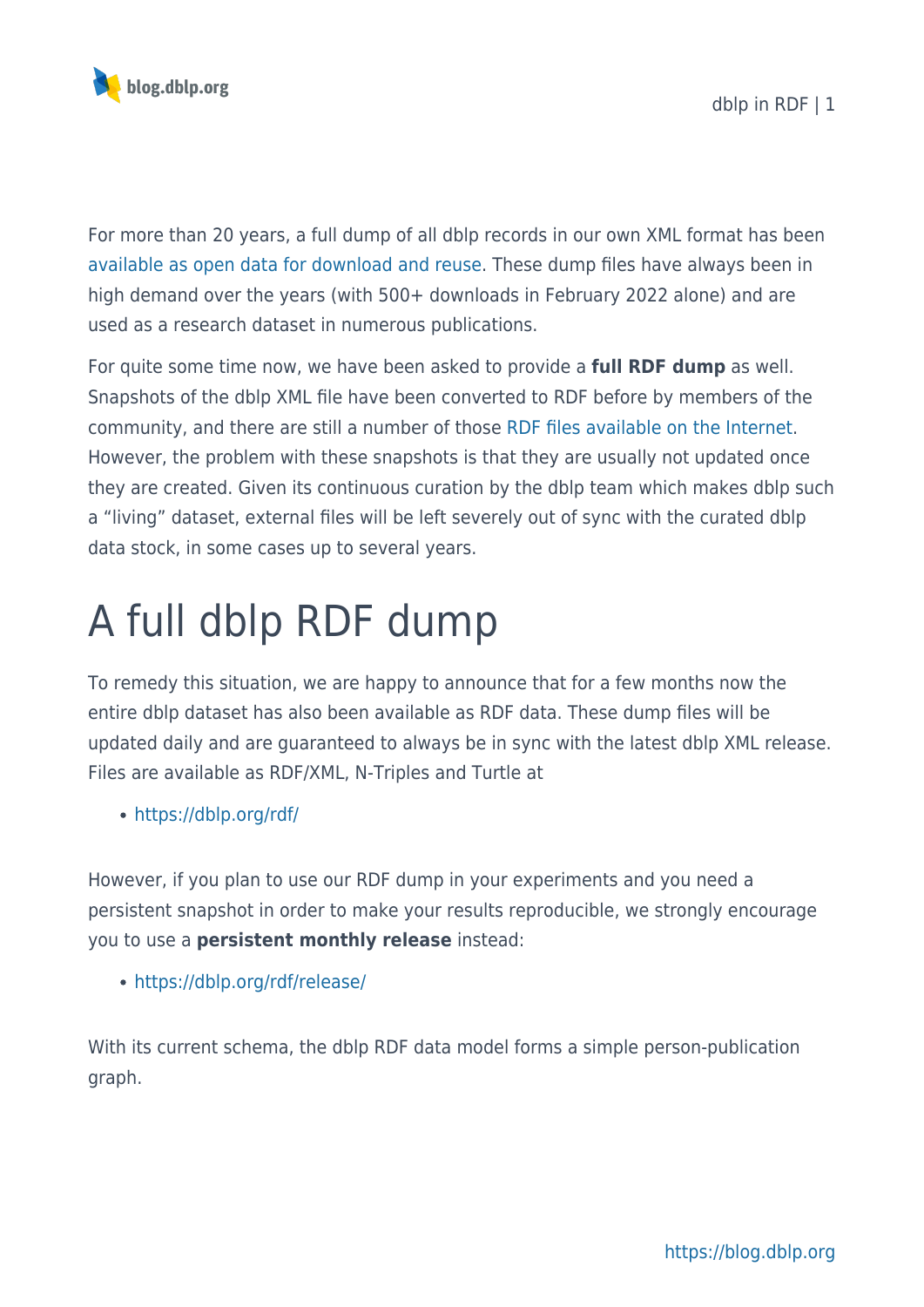



Example excerpt from the dblp RDF dump.

In total, the current release of March 2022 consists of 2,941,316 person entities, 6,010,605 publication entities, and 252,573,199 RDF triples. 12,157,035 external resource URIs are linked in the data set. Just as with any other data provided by dblp, the RDF dump is made available under [CC0 1.0 Public Domain Dedication](https://blog.dblp.org/2019/11/24/licence-change-to-cc-0/) license.

## RDF fragments via live API

Please be aware that besides the complete RDF dump, there also is the live API that serves RDF fragments in RDF/XML and N-Triples for individual entities. It can be used to query for persons or publications using their PID/key, e.g.:

- <https://dblp.org/rec/conf/icadl/KreutzWS19.rdf>
- <https://dblp.org/rec/conf/icadl/KreutzWS19.nt>
- <https://dblp.org/pid/243/2849.rdf>
- <https://dblp.org/pid/243/2849.nt>

Note that there is at least some rate limiting in place to protect the live API from